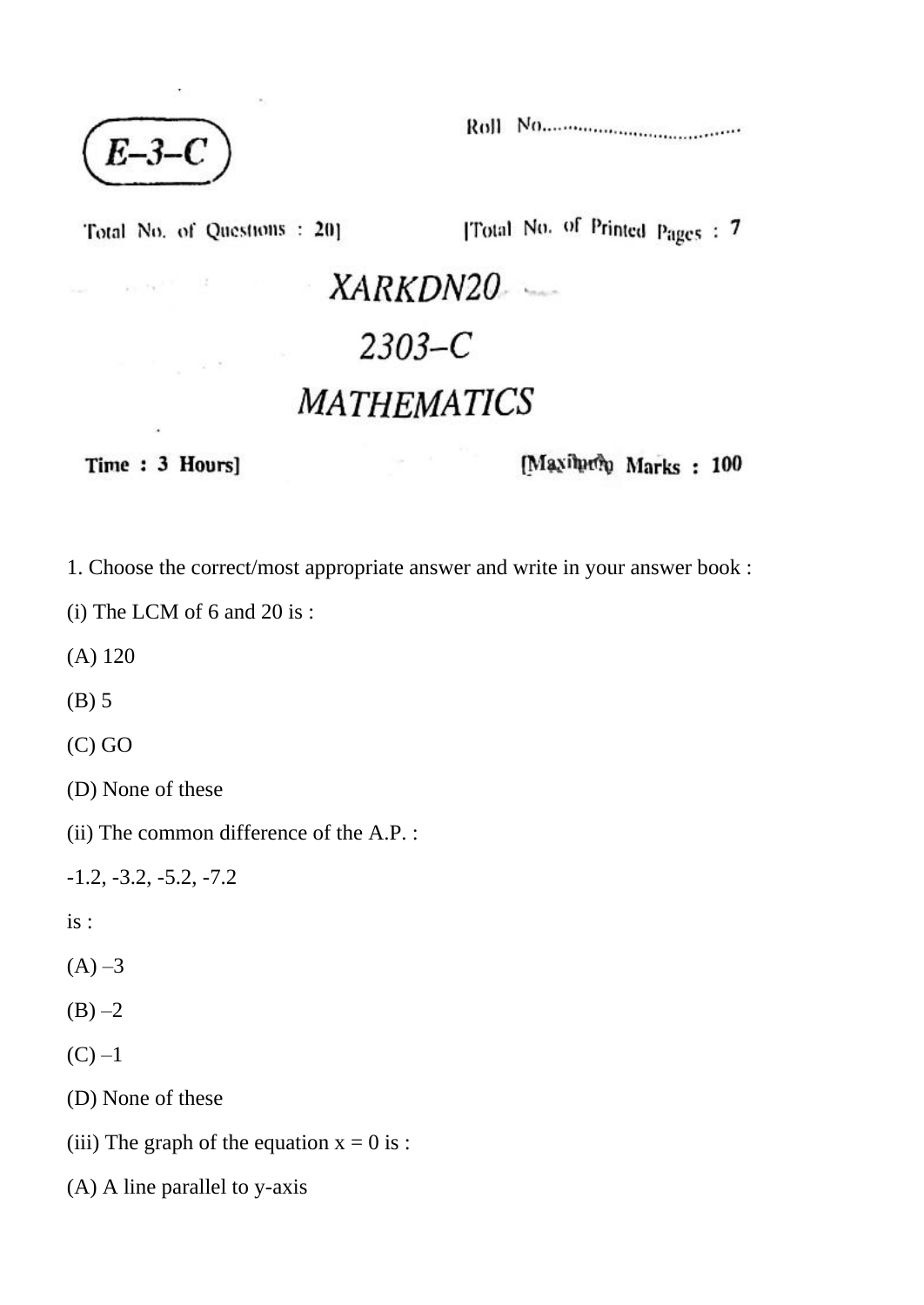(B) A line parallel 10 x-axis

(C) x-axis

(D) y-axis

(iv) The degree of the polynomial  $7x^6 - \frac{3}{3}$  $\frac{3}{2}u^4$  is :

(A) 7

(B) 6

(C) 3

(D) 4

(v)  $\sec^2 A - \tan^2 A$  is equal to :

(A) 1

 $(B) -1$ 

(C) 2

(D) None of these

(vi) Sides of two similar triangles are in the ratio 4 : 9. Areas of these triangles are in the ratio of:

 $(A) 2 : 3$ 

 $(B)$  4 : 9

(C) 81 : 16

(D) 16 : 81

2. Find the distance between the points (2, 3) and (4, 1).

3. The sides of a triangle are 13 cm, 12 cm and 5 cm. Prove that it is a right angled triangle.

4. From a point Q, the length of the tangent to a circle is 24 cm and the distance of 'Q' from the centre is 25 cm. Find the radius of the circle.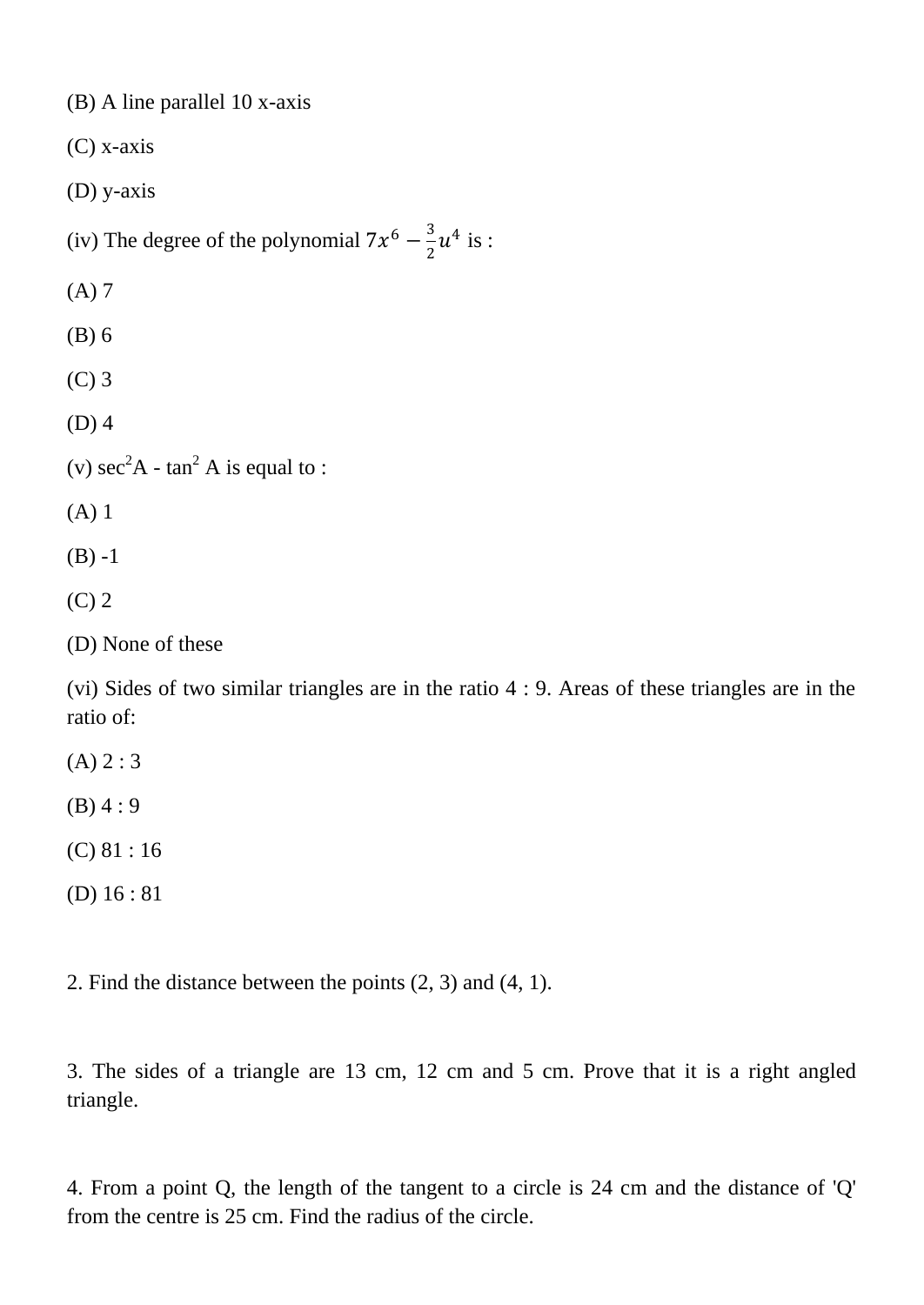5. Use Euclid's algorithm to find the HCF of 420 and 130.

6. Divide the polynomial  $x^4 - 5x + 6$  by the polynomial 2 -  $x^2$  to find the quotient and remainder.

7. Find the roots of the quadratic equation  $2x^2 + x - 6 = 0$  by factorization.

8. The length of the minute hand of a clock is 14 cm. Find the area swept by the minute hand in 5 minutes. https://www.jkboseonline.com

9. Prove that the tangent at any point of a circle is perpendicular to the radius through the point of contact.

10. A die is thrown once. Find the probability of getting

(i) a prime number

(ii) an odd number

11. Find the roots of the equation  $5x^2 - 6x - 2 = 0$  by the method of completing the square.

Or

Find the values of 'k' for the quadratic equation  $2x^2 + kx + 3 = 0$  so that it has two equal roots:

12. Half the perimeter of a rectangular garden, whose length is 4 m more than its width is 36 m. Find the dimensions of the garden.

Or

Solve the following pair of linear equations by using cross multiplication method :

 $2x + y = 5$ 

 $3x + 2y = 8$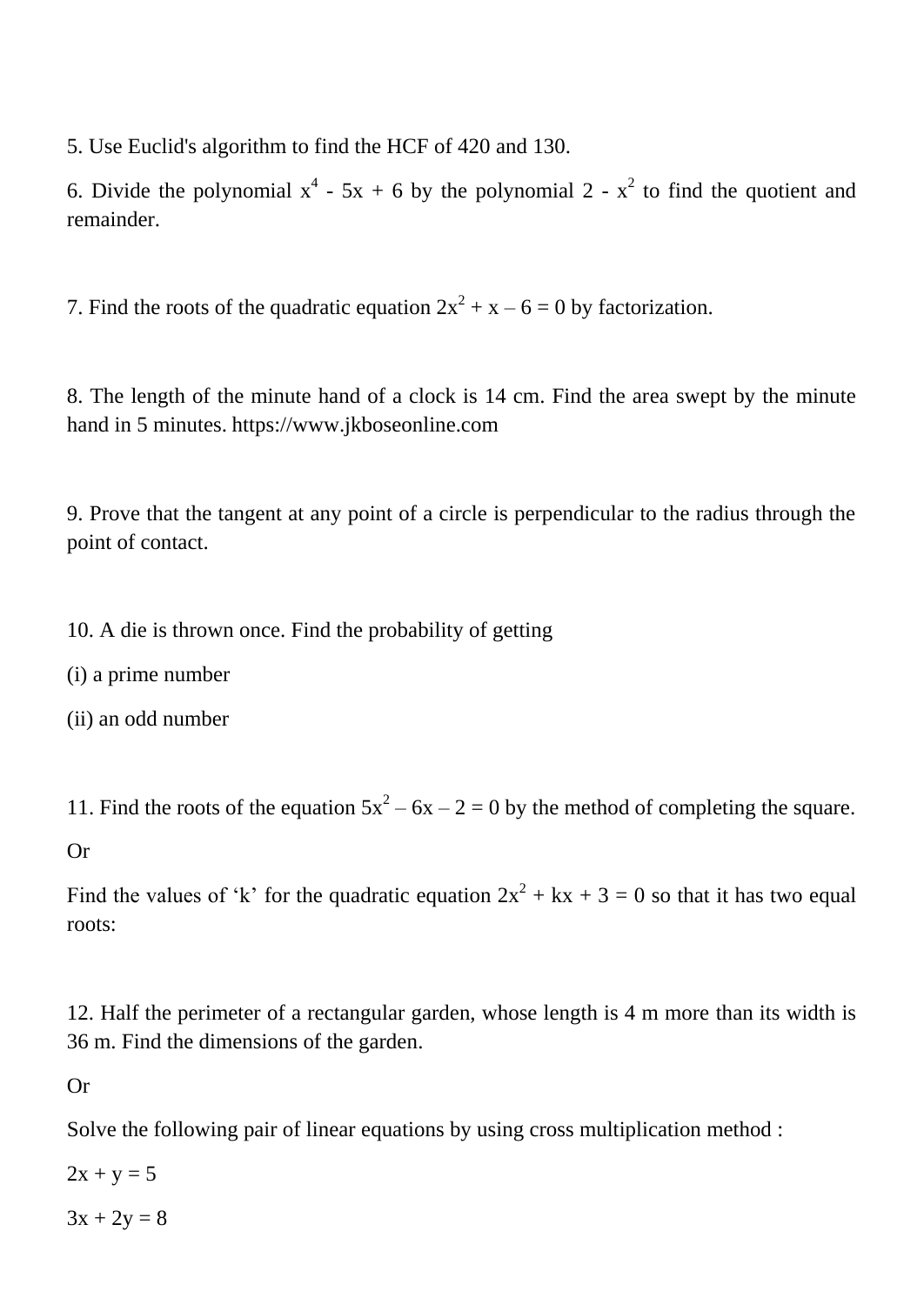13. Find the sum of first 22 terms of an A.P. in which  $d = 7$  and 22nd term is 149.

Or

The 17th term of an A.P. exceeds the 10th term by 7. Find the common difference.

14. Prove that the ratio of the areas of two similar triangles is equal to the ratio of the squares on their corresponding sides.

Or

ABC is an equilateral triangle of side 2a. Find each of its altitudes.

15. Find the area of the quadrilateral whose vertices, taken in order, are

 $(-4, -2), (-3, -5), (3, -2)$  and  $(2, 3)$ .

Or

Find the coordinates of a point 'A', where AB is the diameter of a circle whose centre is  $(2, -3)$  and B is  $(1, 4)$ .

16. Prove the identity :

 $\frac{1+\sin A}{1+\sin A}$  $\frac{1+\sin A}{1-\sin A} = \sec A + \cot A$ 

Or

Express sin  $67^{\circ}$  + cos  $75^{\circ}$  in terms of trigonometric ratio of angles between  $0^{\circ}$  and  $45^{\circ}$ 

17. From the top of a 7 m high building, the angle of elevation of the top of a cable tower is 60°. and the angle of depression of its font is 45º. Determine the height of the tower.

## OR

Two poles of equal heights are standing opposite each other on either side of the road, which is 80 m wide. From an point between them on the road, the angles of elevation of